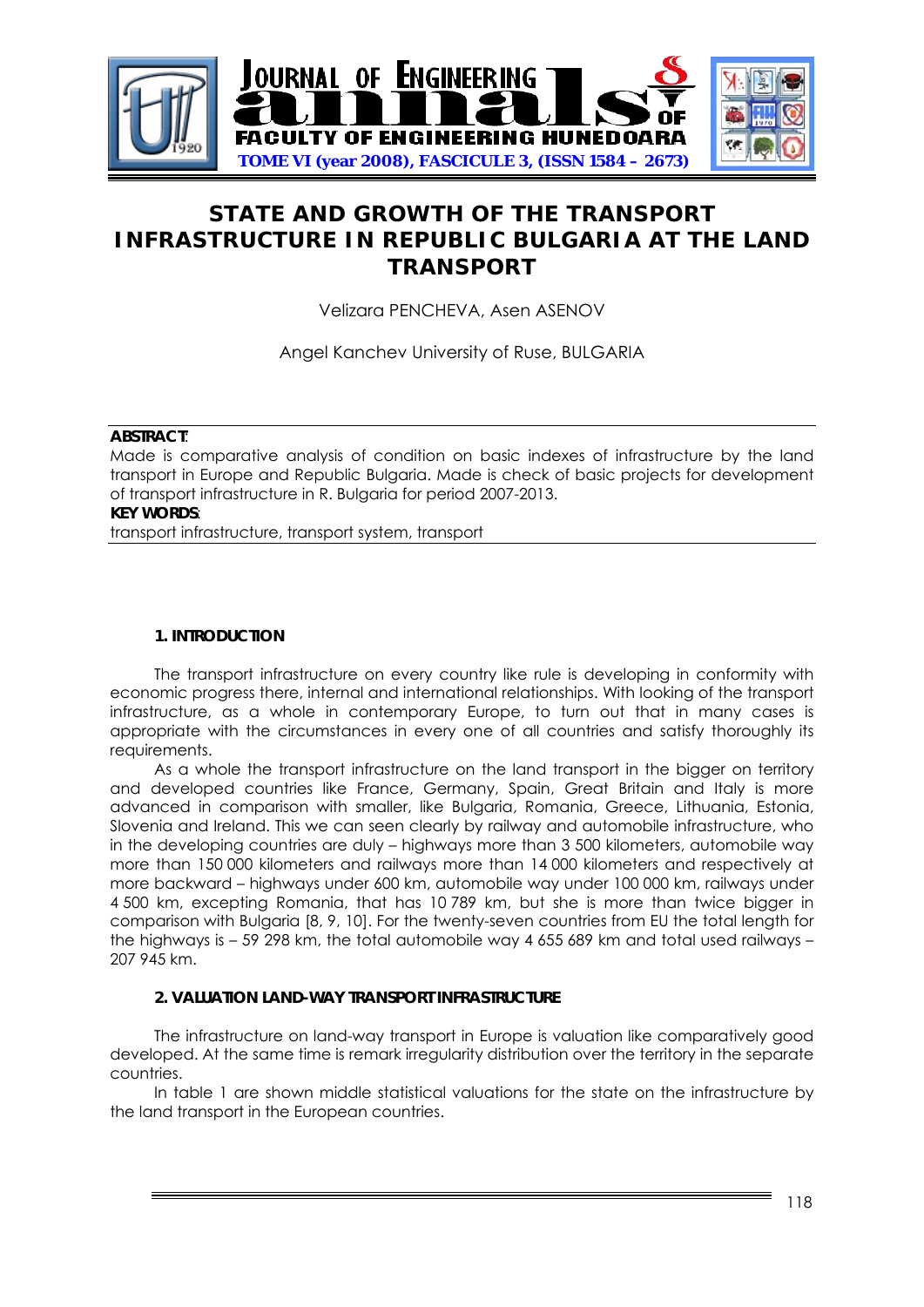



| TODIE T. DENSITY ON THE INITIATIVE LIVE BY THE COUNTIES IN EV – 2006 18,9, TV1 |                                        |                                                   |                                         |  |  |  |
|--------------------------------------------------------------------------------|----------------------------------------|---------------------------------------------------|-----------------------------------------|--|--|--|
|                                                                                | Density on the infrastructure          |                                                   |                                         |  |  |  |
| Indicator                                                                      | Highways *<br>km/ 1000 km <sup>2</sup> | General automobile<br>way* km/1000km <sup>2</sup> | Rail ways**<br>km/ 1000 km <sup>2</sup> |  |  |  |
| <b>Bulaaria</b>                                                                | 3.55                                   | 363                                               | 37.3                                    |  |  |  |
| Middle value Scp                                                               | 13,85                                  | 1074                                              | 48,57                                   |  |  |  |
| Max $.$ value $Smax$                                                           | 61,98 (Holland)                        | 6 601 (Malta)                                     | 120,4 (Chech Republic)                  |  |  |  |
| Min .value S <sub>min</sub>                                                    | 0 (Latvia, Malta)                      | 306 (Spain)                                       | 16,99 (Finland)                         |  |  |  |
| Range $R = Smax - Smin$                                                        | 61,98                                  | 6 2 9 5                                           | 103,41                                  |  |  |  |

 $T_{\rm e}$  ble 1. Density on the infrastructure by the countries in EU, 2006 [8,0,10]

Note :

\* The data for Cyprus, Malta, Greece, Italy, Luxemburg, Portugal, Hungary, France, and Sweden are for 2003 year.

\*\*- aren't include Cyprus and Malta, because missing data.

Middle value Sср is received like divide the length on the all way network, in km on the all area in the countries in km*<sup>2</sup>*.

Regarding the distribution on the infrastructure at the land transport in the 27 countries from EU (fig. 1), by middle values for the highways – 13.85 *km*/1000 km2 and for railways – 64.7 km/1000km2.

Bulgaria is lagged vastly and is situated at the countries from the second half, like at the highways – 3.55 km/1000km2, by the railways – 37.3 km/1000km2. The first places at the highways are occupied from Holland, Belgium, Luxemburg and Germany with over 35 km/1000km2. Until at the railways first are Czech Republic, Belgium, Germany, Luxemburg and Hungary with over 120 km/1000km2 (fig.2) [8, 9].

In relation on the infrastructure of all automobile network distributed at the territory on the countries from EU (fig.1), thickest constructed it was found that the territory on the developed countries with little territories – Malta, Belgium, Holland, the whose asphalt covering is over 3,2 km/km2, at middle for the 27-th countries 1,07 km/km2. Bulgaria is far away with 2.8 times under the middle values (0.363 km/km2), [8, 9, 10].

One of the special futures, who strongly influence over the infrastructure in Bulgaria, is her relief, who in big part – 30% is mountainous [1]. The mountains are passable and low populate with people, because we can say that is useless. Strongest developed is the other part, who is lowland and hill-lowland. If we scrutinize the territory distribution on the land network (fig. 2) we can to mark, that the whole useful territory is enough uniformly build with road and railway arteries [3, 6]. But independently of this, even to turn off the mountainous part, the infrastructure like whole, stay again under the middle for the countries from EU. By the territory Bulgaria is on 11-th place between 27-th from EU [1.5] with territory of 111 000 km2 i.e. in the first half, what supposed and the infrastructure to be enough develop.

If we look at the done work in the internal transportations [8,9,10], concerning the carried loads and travelers in tkm/pkm, in attitude to unit railway or paving stone way (km), we can to mark this, for the examination countries in 2006 from EU (table 2 ).  $T<sub>Q</sub>h<sub>Q</sub>$ 

| IUNIT Z                     |                   |                |                      |               |  |  |  |
|-----------------------------|-------------------|----------------|----------------------|---------------|--|--|--|
| Kind                        | Railway transport |                | Automobile transport |               |  |  |  |
|                             | loads             | travelers      | loads                | travelers     |  |  |  |
|                             | thous.tkm/km      | thous.pkm/km   | thous.tkm/km         | thous.pkm/km  |  |  |  |
| For Bulgaria                | 620.8             | 564            | 144.3                | 120,3         |  |  |  |
| Middle for the 25 countries | 980.8             | 1703           | 266.2                | 107           |  |  |  |
| <b>Biggest</b>              | (Litva) 1924      | (Holland) 5013 | (Germany) 1082,3     | (Hungary) 621 |  |  |  |
| Smalest                     | (Greece) 60,8     | (Estonia) 200  | (Litva)27.1          | (Finland) 24  |  |  |  |

Note : aren't include Cyprus and Malta – missing data

At the cargo carries on the railways and the trucks the done transport work in tkm, attitude to unit length on the way, is almost twice under the middle for the countries from EU, at the carries travelers on the railways, the values are almost trice under the middle. The tendency at the travelers, traveling with automobile transport is other. Here the values for Bulgaria are as the middle for EU, what show, the irregularity on the work by both of the transport appearance.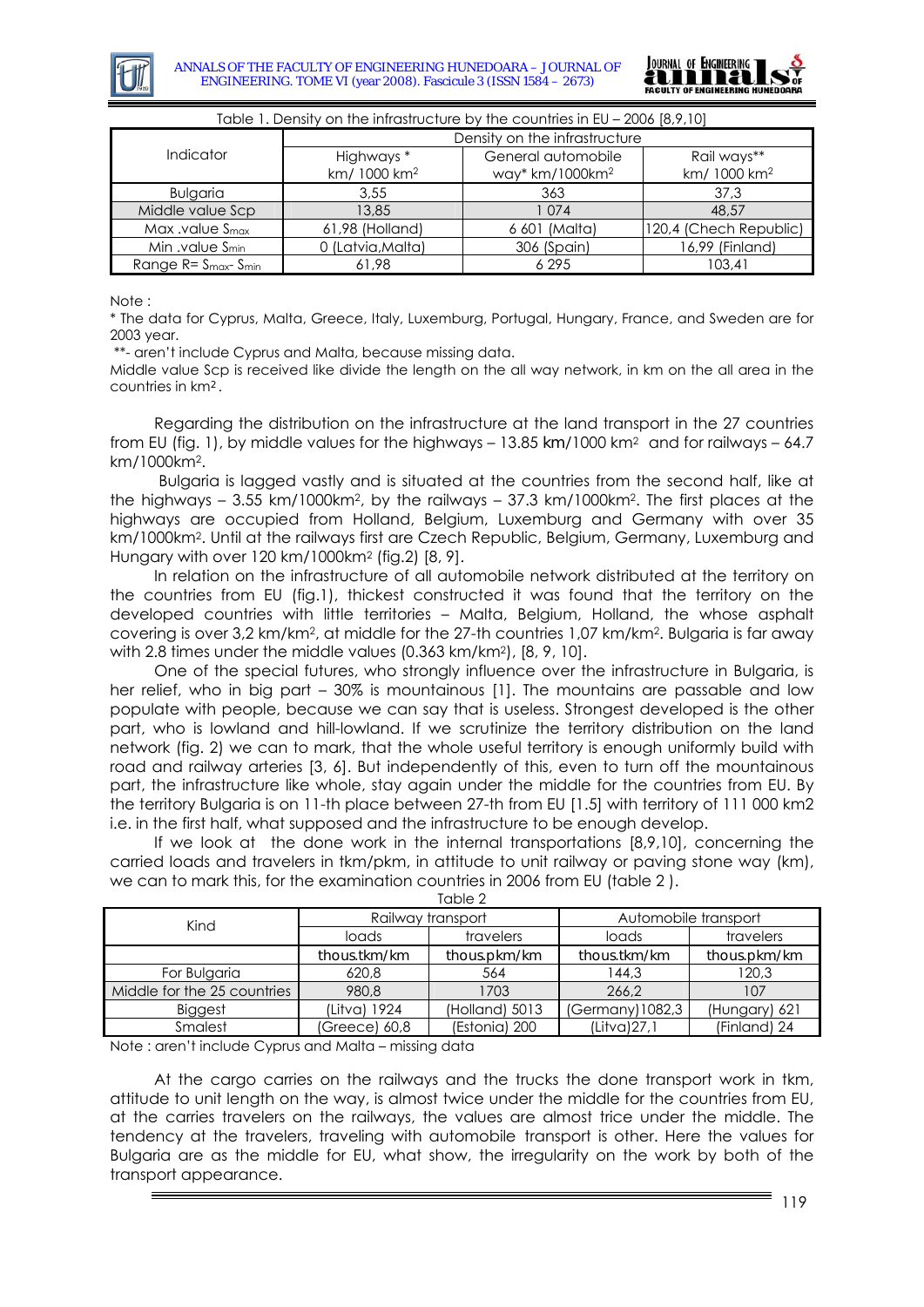

As problems, impending for decide by the land infrastructure in the country are delineated [7]:

- $+$  the antiquated and ill-kept infrastructure.
- $\pm$  the low admitted ability, low middle technical speed many under 120 km/h at the railways (missing highways in the basic direction, with concurrence with the transport corridors in direction west-east and north-south) and the low permissible load on the ways (10 t by 11,5 t definite in EU ) [4];
- $\div$  many turnings in the ways and the railways, who don't allow high speeds :
- missing of integration in the inside land network with international and inadequate traffic capacity on the frontier station (number of stations).
- $\pm$  Low way safety and security on the ways, who don't decrease the number of the accidents (8 222) and the number of the victims (10215) and the killed (1043) for 2006 year with tendency from 2002 year lightly to increase with almost ten (10) percents (%) [2].
- High noise, specially in urban zones 68-72 db, until the norms are 55-60 db with tendency to decrease and contaminating on the surroundings with released harm substances from movable compositions specially nitrogen dioxide, who is more than 50% and carbon dioxide more than 30% of all released quantities in our country.
- $\ddot{}$  Scanty develop on the terminals, allowing used on combined and mixed transportations in all 6 regions on planning in the country direct to optimizing on the outlays and the time for delivering.

## **3. BASIC PROJECTS FOR DEVELOPING ON THE INFRASTRUCTURE IN LAND TRANSPORT BY REPUBLIC BULGARIA**

Priority in the policy on EU is developing on the general-European transport system, including develops on the infrastructure in land transport. For basic purpose is defined the developing on unceasing transport system, through operation priorities: integration on the national transport systems in network on the EU and fulfillment on balance between the basic appearance transport with the help on: the development on the railway and road infrastructures along Trans-European, betterment on (интермодалността) by the passenger and cargo conveyances.

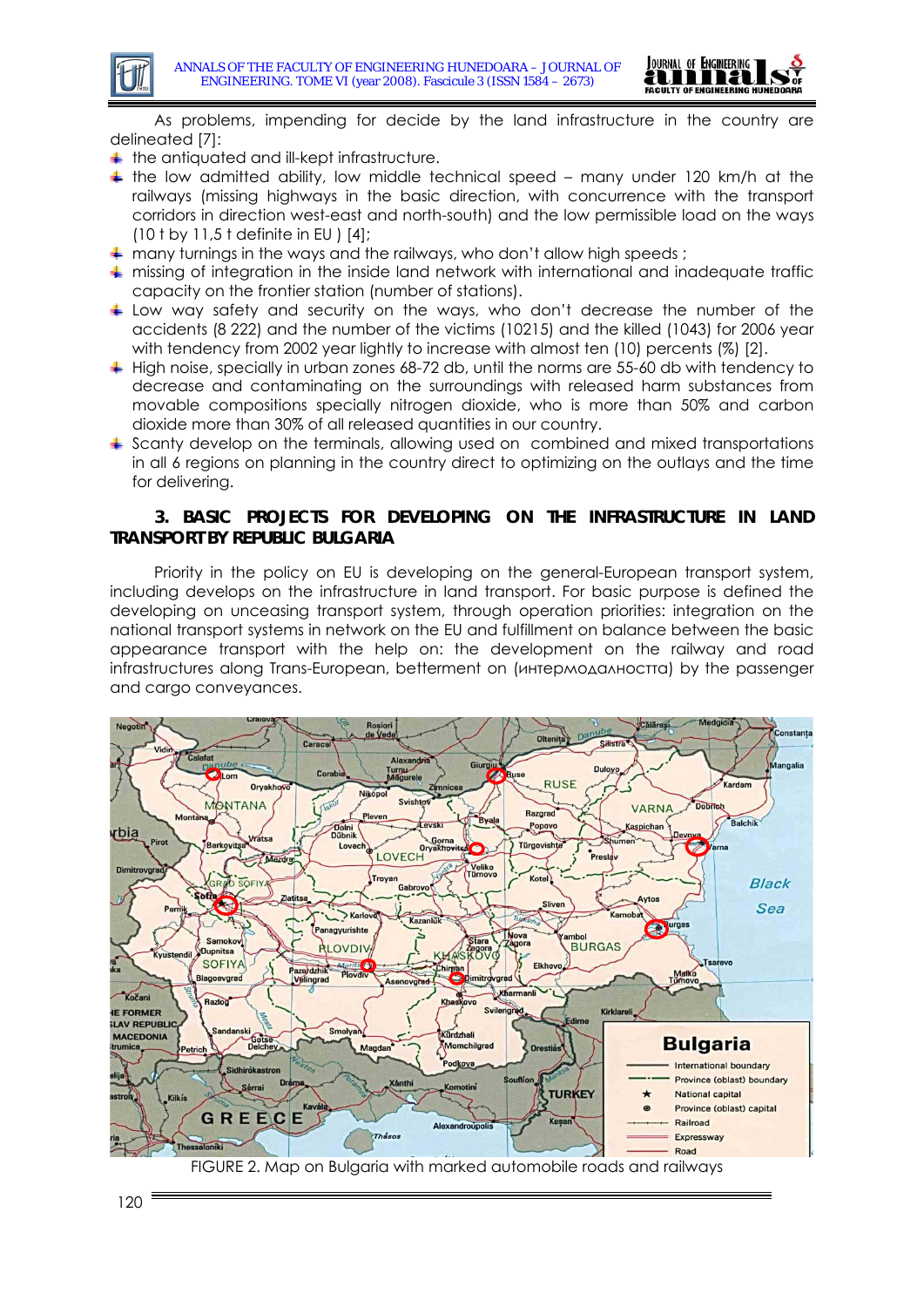

In connection with accepting on Republic Bulgaria in European union and integrating on our transport system with the European are exert efforts for induction and confirmation on the European standards for contemporary, ecological and safety transport, undertaken are intense actions for harmonizing on the Bulgarian legislation with the European, there are made conditions for penetrating on many numbers private transport firms on the market by transport services, what to increase the quality of the proposed services on the base of built rival relationships.

The basic moment in this process is development on the transport infrastructure. The insufficiency investment in the maintenance and develop on the infrastructure in last decades, and increased searching on transport services are engender the indispensability of new, long-term approach for develop. The developing is obligatory condition for successful integrating in European transport system.

One of the serious tasks in the railway sector is introduction on the European technical standards and operative compatibility and requirements for interaction. This is joined with activities by modernizing and reconstructing on the extant, build and equipment on new railway infrastructure, as well as carry out on the corresponding preparation on the available and carry out on suitable education on the future cadres.

In the realm of the land transport basic task is according to plan homogenizing on the road network along directions on the general-European transport corridors and in the plots of TINA-network through adduce on the technical-exploitation qualities toward European technical standards for insurance of the safety and the comfort at the movement.

At this stage more develop are three centers for (интермодален) transport – Sofia, Varna and Bourgas (fig. 2). This distribution on the cargos between east and west Bulgaria load highly these three centers and turns off big cities in the rest part of the country, which have also suitable infrastructure.

Like additional center is foresee town of Rousse in the south-center region, who is border station on river Danube. Like additional stations are foresee another four – Plovdiv, Dimitrovgrad, Gorna Orqhovitza and Lom (fig. 2). This will allow receiving more uniformly distribution and load between them and the separate regions.

| Priority axes                                              | European financing,<br>euro | National<br>financing, euro | Universally, euro |  |  |  |
|------------------------------------------------------------|-----------------------------|-----------------------------|-------------------|--|--|--|
| Priority axes 1, railway infrastructure                    | 464 000 000                 | 116 000 000                 | 580 000 000       |  |  |  |
| Priority axes 2, way infrastructure                        | 791 669 892                 | 197 917 473                 | 989 587 365       |  |  |  |
| Priority axes, intermodal travelers and<br>cargo transport | 179 429 731                 | 31 664 070                  | 211 093 801       |  |  |  |
| Priority axes 4, water transport,<br>navigation            | 133 322 500                 | 23 527 500                  | 156 850 000       |  |  |  |
| Priority axes 5, technical work                            | 56 057 500                  | 9892500                     | 65 950 000        |  |  |  |
| Αll                                                        | 624 479 623                 | 379 001 543                 | 2003 481 166      |  |  |  |

Table 3

The basic projects in the area of the transport infrastructure, who will be constructed from the joined funds and own finances are specify in Operative program Transport.

The foresee financial resources, given from EU and from own finances are 2 003 481 166 euro, like only for the railway and road infrastructure are separated 78% of all financing (tab.3).

The resources for develop on the transport in Bulgaria are financed from 3 (three) funds - (ERDF - European Regional Development Fund), ESF- European Social Fund and CF - Cohesion Fund. The financial resources given for the transport infrastructure is planning to be realize from the funds ERDF with 368 809 731.00 euro and CF with 1 255 669 892, 00 euro what presented accordingly 85 % and 80 % from all expenditures [7].

Investment in the transport brunch is connected with develop on these three levels.

- $\div$  exterritorial– connected with EU;
- $\overline{+}$  national, who support economical growing;
- F regional, connected with balance developing on the regions.